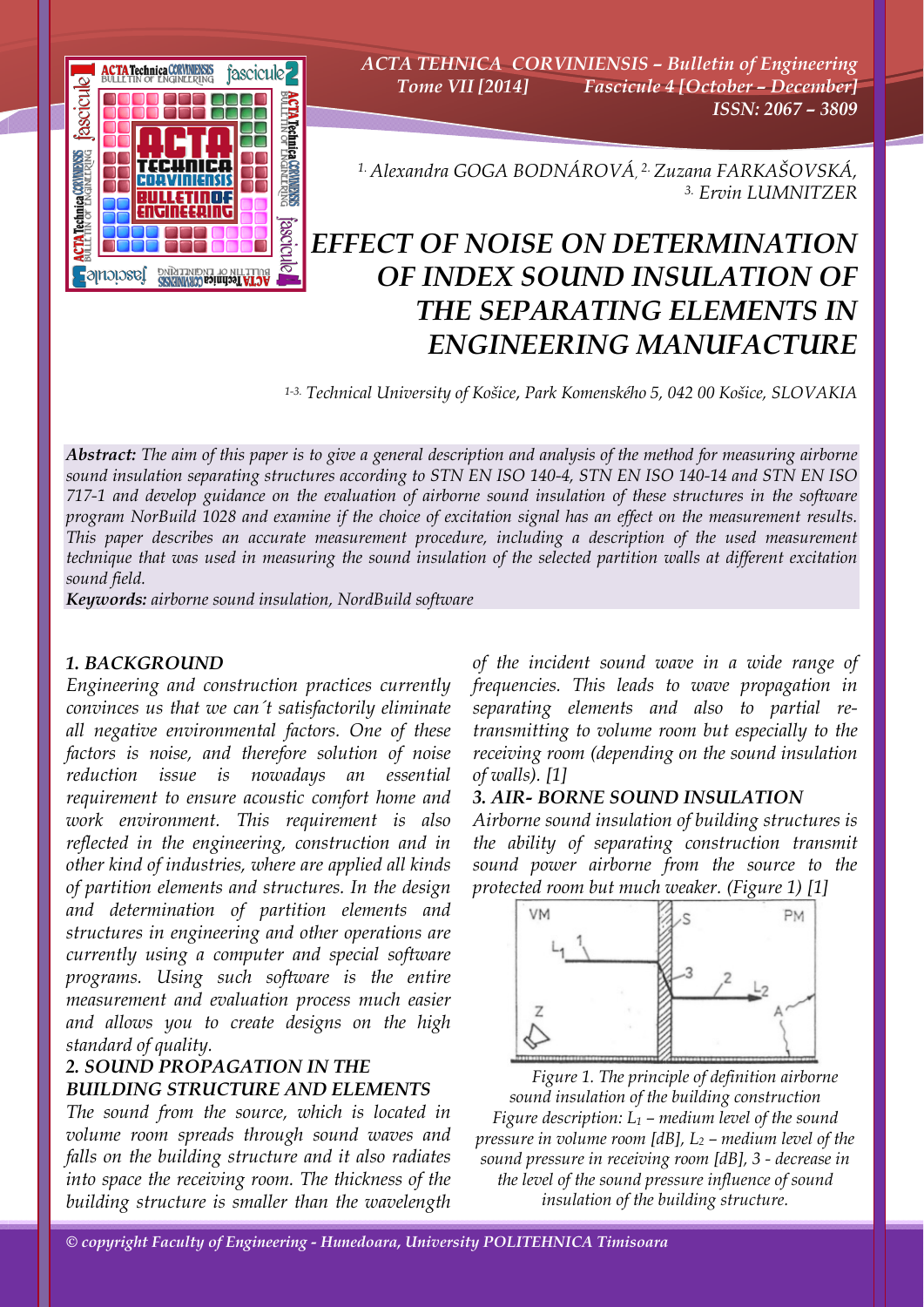#### *– Bulletin of Engineering Tome VII [2014]*

*The main criterion for sound insulation evaluation of separating structures is the degree of the laboratory airborne sound insulation R [dB] and of the building airborne sound insulation R [dB] and laboratory index of the sound insulation Rw [dB] and building index of the sound insulation R'w [dB]. We compare the measured value of the building index sound insulation with the minimum requirements set out in the standard STN 73 0532. [1]*

# *3.1. Laboratory level of the airborne sound insulation*

*Sound energy which is falling to the separating structure is transmitted to the receiving room just with its area. We talk about laboratory airborne sound insulation. In this case it doesn´t occur to the sound propagation by ancillary ways.* 

*The levels of the sound pressure are preferentially measured in the third octave band in the receiving and volume room.* 



*Figure 2. The principal of sound propagation the building structure with suppression of sideways (left), the principal of sound propagation the structure with designation of sideways (STN EN ISO 140-4) (right) Figure description: WDd – sound power which enter to the wall and from the wall is again directly radiated [W]. WDf- sound power which enter to the wall and is radiated with sides stuctures [W]. WFd- sound power which entersnto sides structures but is radiated directly from the wall [W]. W<sub>Ff</sub>- sound power which enters to sides structures but is also radiated from sides structures [W]. WOtv- sound power which is transferred* 

*(by air) without a gap [W]. Error! Reference source not found.*

#### *3.2. Level of the building sound insulation*

*If we know spectral course of airborne sound insulation which is measured directly in building, we talk about building sound insulation R´ [dB)]. In this case the airborne sound insulation R´ has negative affect to sound propagation with sides ways or holes, leaks, joints, cracks, leap etc. The sides ways are usually defined by the radiated sound power in the individual ways of propagation according to Figure 4.* 

# *4. METHODOLOGY FOR MEASURING BUILDING SOUND INSULATION INDEX FOR CONSTRUCTION R'W AND INSTANCE OF SEEMINGLY SOUND INSULATION R' ACCORDING TO EN ISO 140-4*

*Sound insulation in buildings is measured in onethird - octave bands has first been agreed measurement in octaves. In the volume room must be built steady sound with a continuous spectrum in this frequency range. Most used is a broadband signal that can be adapted to the reception room to ensure the same high frequencies the signal - noise. As a source of noise we use omnidirectional speaker, which provides us with a uniform omnidirectional radiation according to the specifications. It can also be used more sound sources, but must be the same type and uncorrelated signal transmitted at the same level. When using a single sound source, this source is placed in at least two positions. If you have a different room volumes as a broadcasting room is used more of them. [2]* 

*To evaluate the apparent sound insulation can be used the results obtained in one direction or in both directions. Speaker position must either be in the same room or the measurement must be repeated. In the opposite direction during the process of volume and receiving rooms with one or more positions of power in two rooms of buildings. Speakers are placed so as to achieve the highest sound field diffusion. Distance from the side and bulkheads must be such that doesn´t predominate directivity of such elements. [2]* 

*4.1. The positions of microphone placement and position of the source (according to STN EN ISO 140-4)*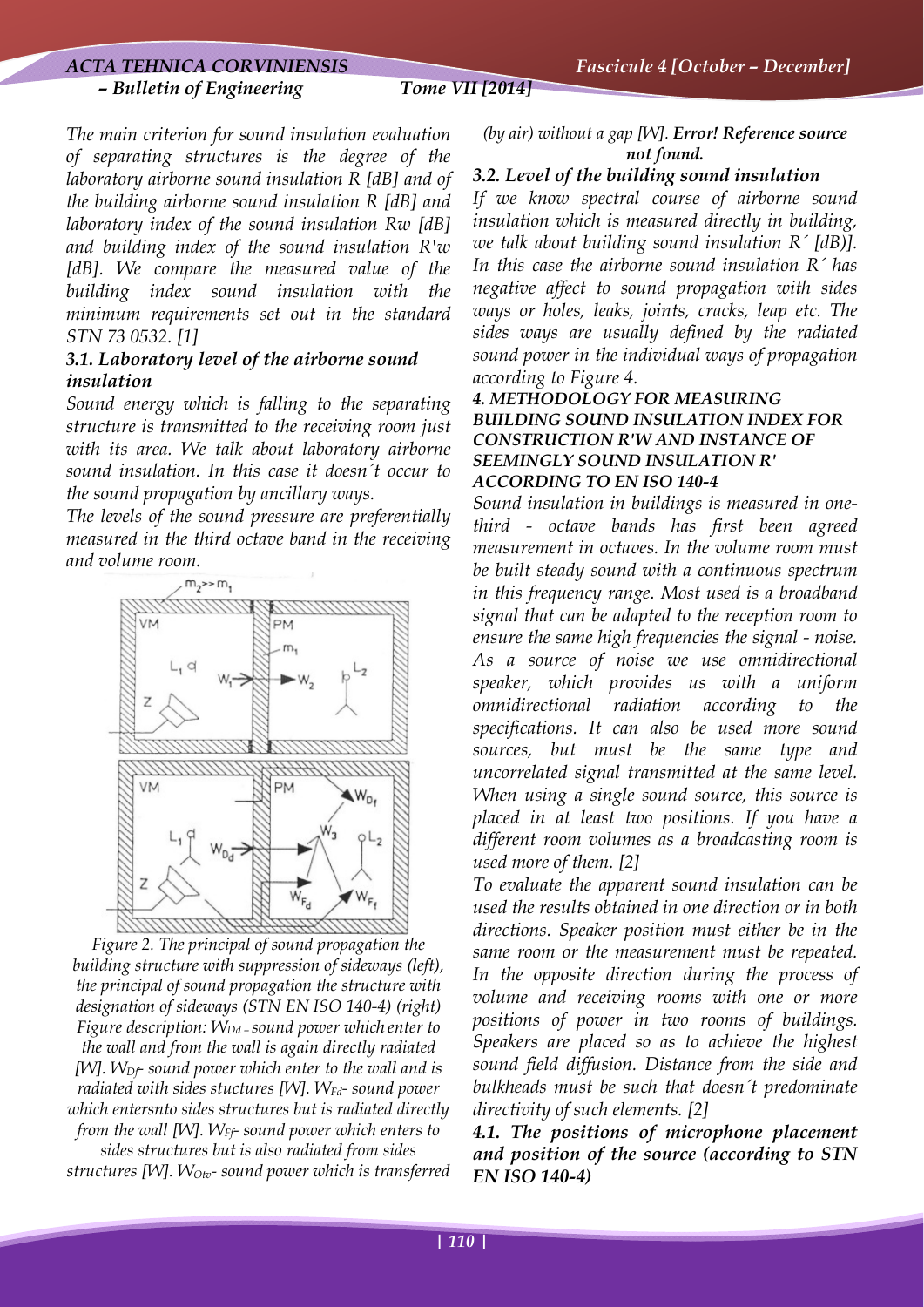# *ACTA TEHNICA CORVINIENSIS Fascicule 4 [October – December]*

#### *– Bulletin of Engineering Tome VII [2014]*

*In determining the direct sound pressure levels may be used one microphone (moved from one place to another place) or an assembly of stationary microphones, microphones moving on circular track or continuously moving microphone. If we have different positions of the microphone location and must determine the average energy. [2]* 

#### *4.2. The real source location*

Location source was placed at two designated sites in the *strument volume room.* 

*- 1.0 m distance from the side walls of the room,* 

*- 9.5 m distance from the measured building structure, the equipment which generate white or pink noise.* 

*- 4.0 m distance between resources,* 

*- 1.7 m distance from the first microphone position.* 

#### *4.3. The real location of microphones*

*When measuring the sound insulation according to STN EN ISO 140-14 shall designate ten measurement points in volume room and ten measurement points in the receiving room. The first measuring point shall be located closer than one meter from the source. Other data points you select in the volume and receiving room freely, and we must ensure that they are distributed evenly. The following schematic drawing (Figure 3) shows us the location of the measurement points according to STN EN ISO 140-14.*



*Figure 3. Positions of the microphones location in the receiving and volume room* 

*A reverberation measurement with source location in two positions in receiving room. Location of microphone was in three positions and totally it was six positions. We used impulse method for reverberation measurement (balloon). 5. INSTRUMENT EQUIPMENT* 

*5.1. Sound level meter NORSONIC Nor 140 (Figure 4 –a) it is the impulse integrating sound level meter of the immediate maximum and minimum equivalent sound level A and C, sound exposure and upper level. Accuracy class of the sound level meter is 1. The dynamic range is 120 dB. Instrument je equipped with a parallel measurement with filters A and C or Z. In the is implemented function for measurement building acoustic magnitude.* 

*5.2. Noise generator Nor 280 (Figure 4 – b) it is These kinds of the noise bindes to piezoelectric and magneto-dynamic changers.* 

*5.3. Omnidirectional sound source NORSONIC 270 (Figure 4 – c) is the equipment which radiates acoustic energy evenly to the all directions. The equipment has a spherical shape from 12 loudspeakers and they are connected serial-parallel.* 



*Figure 4 a) Sound level meter NORSONIC Nor 140. b) Noise generator Nor 280, c) Omnidirectional sound source NORSONIC 270 6. DETERMINATION OF THE SOUND INSOLUTION INDEX R'W AND INSTANCE A SEEMINGLY SOUND INSULATION R 'SELECTED WALLS IN DIFFERENT SOUND FIELD EXCITATION* 

*6.1. Excitation of the sound field in volume room using pink noise with excitation interval 75-78 [db]* 

*Measured building structure is situated in the area of Technical University in Košice in Environment Department. The partition is situated on the first floor among two rooms number 19 and 20. Thickness of the partition is 16 cm and is made from brick blocks and without holes.* 

### *a. Configuration of the experiment*

*The measurement was carried in the rooms No. 19 and 20 with sound level meter Nor 140*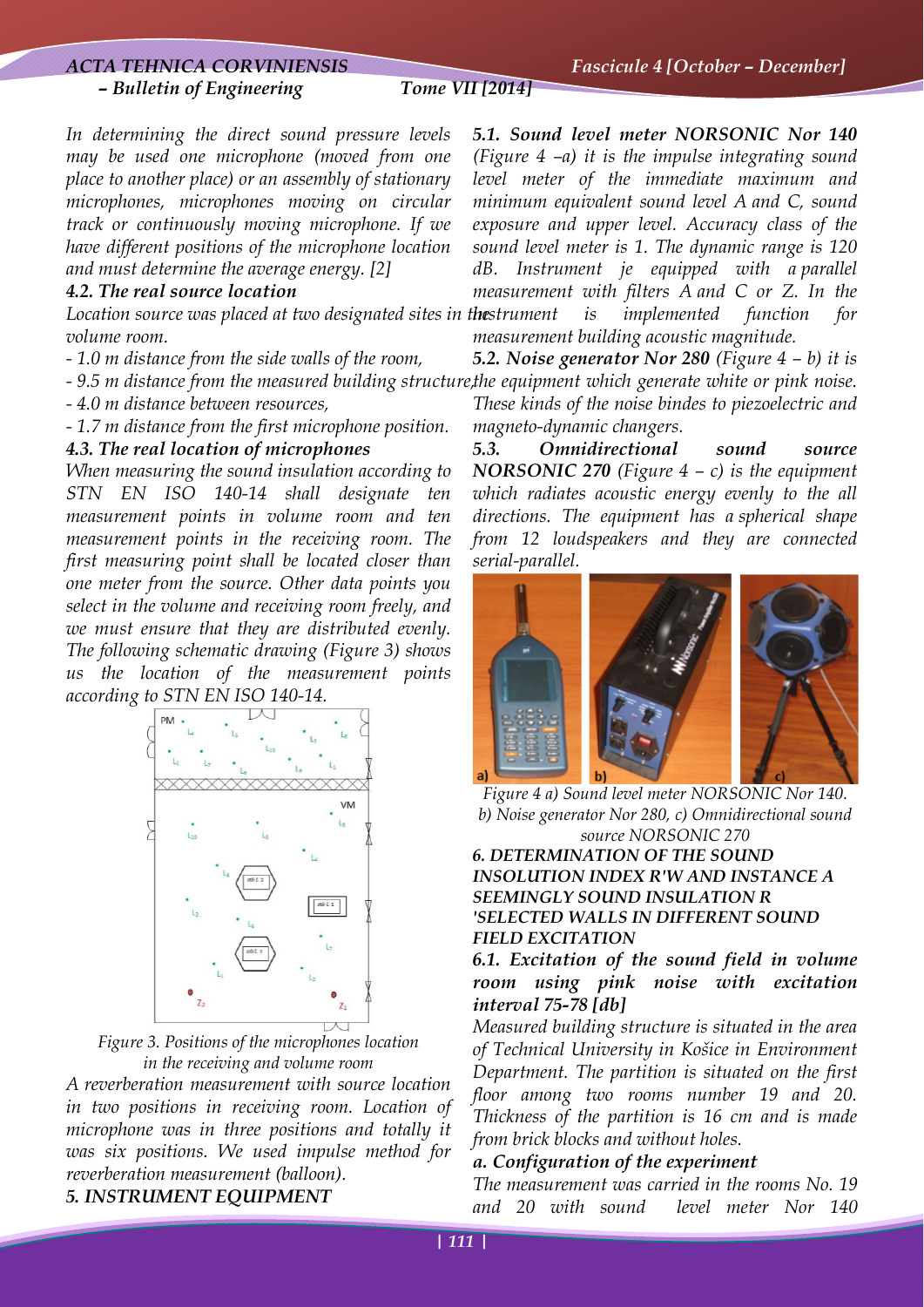### *ACTA TEHNICA CORVINIENSIS Fascicule 4 [October – December]*

#### *– Bulletin of Engineering Tome VII [2014]*

*(manufacturer NORWAY, serial number 1403867, microphone NORSONIC, Nor1225 type, serial number 112818, accuracy class 1) at Department of the Environment. The measuring device has been verified in accordance with applicable regulations metrology.* 

*As a first step was to calculate and mark the measuring points in the volume room (room no. 19) and also in the receiving room (room no. 20).* 

*Before the measuring it was necessary to draw and contrain receiving and volume room. To determine the dimensions of the room was used plastic tape measure (manufacturer STRATEG and type 2 meters finder DISTO D5, serial number 390951175). It was also necessary made a volume calculation of volume and receiving room and calculation of common area measured building partition which is situated between rooms No. 19 and No. 20.* 

*To create white noise and pink noise generator was used Nor 280 (manufacturer NORSONIC AS NORWAY, serial number 2803632), which was placed in volume room on the floor. When measuring the sound insulation of building partition is used omnidirectional sound source Nor 270 (NORSONIC manufacture, serial number 30756) which are moved from point Z1to point Z2 and opposite. Hearing protection from adverse impact of pink and white noise was necessary to use a hearing protector manufacturer ČERVA type 1310.* 

#### *b. Volume of both rooms*

*The volume of the receiving room: V = 64.7 m3 Volume of the volume room: V = 220.2 m3*

### *c. Area used to calculation R,*

*d. Measurement of sound pressure level of background noise Lb and the sound pressure level of background noise Lb1 through Lb10 in different locations receiving room as well as measuring the average reverberation time T and the receiving room reverberation T1 to T6 in different locations receiving room were performed only once.* 

#### *e. The excitation characteristic*

*In the volume room we used for excitation pink noise. Equivalent sound pressure level LAeq values reached 75 to 78 [dB] and to the farthest and* 

*closest measuring point from the source. The time course of noise excitation is shown in Figure 5 (left). From the picture it is clear that it is a continuous uniform sound. Frequency Response excited noise is shown in Figure 5 (right).* 





# *The common area of partition structure: S = 20.80 m2 with white noise excitation interval 75-78 6.2. Sound field excitation in broadcast room [dB]*

*Description and identification of building structure, the test configuration, the volume of both rooms and space used to compute R is the same in terms of sound field excitation in volume room using pink noise excitation interval 75-78 [dB].* 

*Measurement of sound pressure level of background noise Lb and the sound pressure level of background noise Lb1 through Lb10 in different locations receiving rooms as well as measuring the average reverberation time T and the receiving*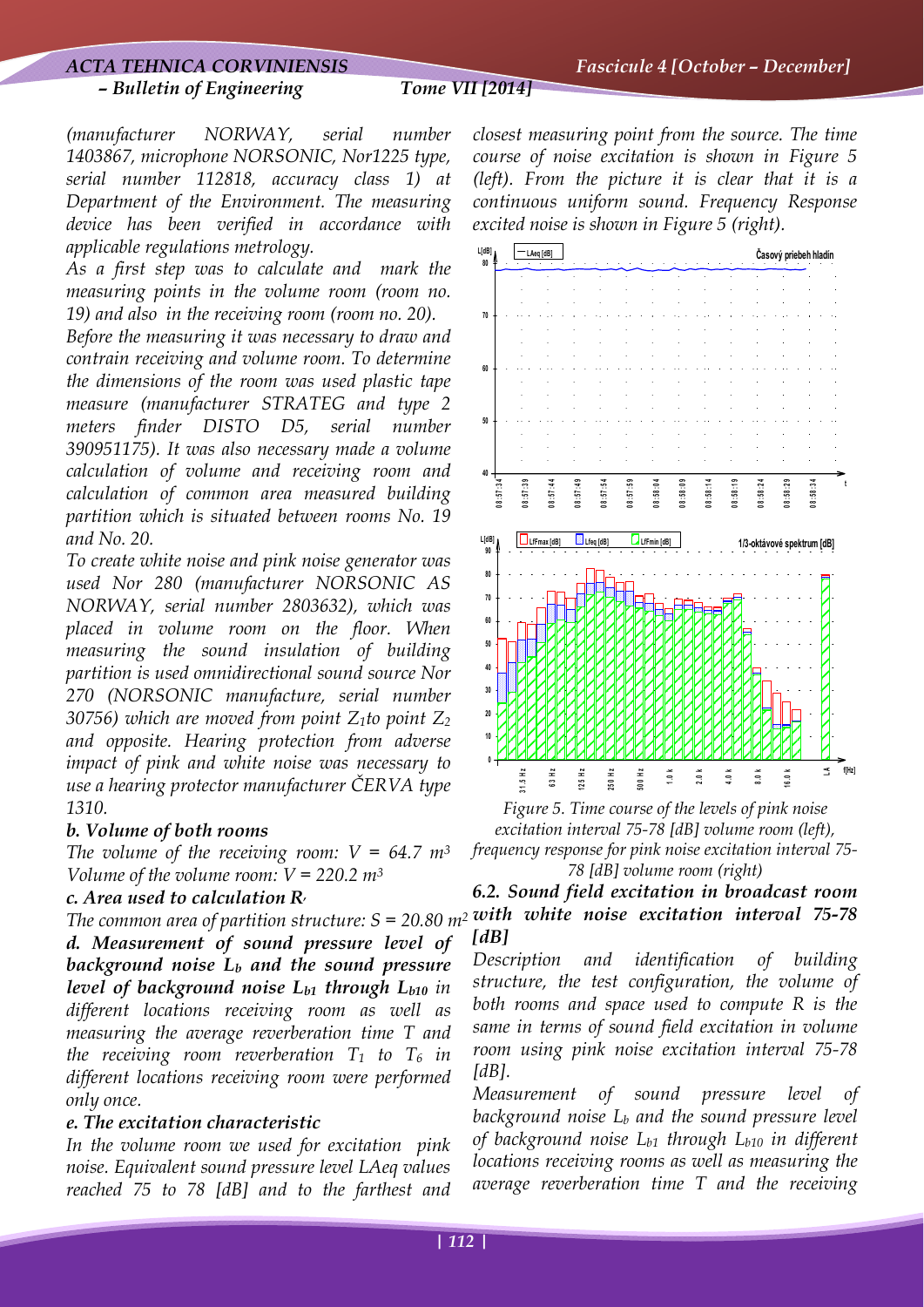# *– Bulletin of Engineering Tome VII [2014]*

*room reverberation*  $T_1$  to  $T_6$  *in different locations receiving room were performed only once.* 

# *a. The excitation characteristic*

*In volume room, we used to excitation white noise. Equivalent sound pressure level LAeq values reached 75-78 [dB] and to the farthest and closest measuring point from the source. The time course of the noise excitation is shown in Figure 6 (left). From the picture it is clear that it is a continuous uniform sound. Frequency characteristic of excited noise is shown in Figure 6 (right).* 



*Figure 6. Time course of levels for white noise with excitation interval 75-78 [dB] of the volume room (left), frequency response for white noise with excitation interval 75-78 [dB] of the volume room (left)* 

# *7. MEASUREMENT RESULTS*

*Next tab. 1 shows measurement results. From these results of measurement is obviously the values in individual standards exhibit no important divergences. The values of building index sound insulation moves in level 38-39 dB in* 

*two instances. In pursuance of finding results we can say that the choise of noise signal for generation sound field depends on an expert which realizes the measurement.* 

*Table 1. Excitation interval of the pink and white noise and index of the building sound insulation for pink and white noise* 

| jor pena ana where not be |               |                         |                    |
|---------------------------|---------------|-------------------------|--------------------|
|                           |               | Index of the            | Index of the       |
| Excitation                | Excitation    | building                | building           |
| interval                  | interval      | sound                   | sound              |
| <i>pink noise</i>         | white noise   | <i>insulation</i> $R_w$ | insulation $R_{w}$ |
| [dB]                      | [dB]          | pink noise              | white noise        |
|                           |               | [dB]                    | [dB]               |
| $75 \div 78$              | $75 \div 78$  | $38(-1; -3)$            | $39(-1; -2)$       |
| $80 \div 83$              | $79 \div 83$  | $39(-2; -3)$            | $39(-1; -2)$       |
| $85 \div 88$              | $84 \div 89$  | $38(-1; -2)$            | $39(-1; -2)$       |
| $90 \div 93$              | $89 \div 94$  | $39(-1; -2)$            | $39(-1; -2)$       |
| $95 \div 98$              | $98 \div 94$  | $38(0; -2)$             | $39(-1; -2)$       |
| $98 \div 102$             | $98 \div 102$ | $38(-1; -2)$            | $39(-1; -2)$       |





# *8. CONCLUSION*

*The objective of these measurements was to determine the effect of noise when measuring sound insulation of building walls as in the measurement process is currently using two standards. STN EN ISO 140-4 recommends the use of white noise, and the standard STN EN ISO 717-1 pink noise. Making measurements showed that the measurement standard can be used at the discretion of the expert, since significant differences were found in the results of measurements by different standards.* 

## *Acknowledgement*

*This work was supported by the Slovak Research and Development Agency under the contract No. APVV-0432-12 and VEGA1/1216/12.* 

## *REFERENCES*

*[1.] TOMAŠOVIČ, P.-DLHÝ, D.- GAŠPAROVIČOVÁ, V-Rychtáriková, M.: Acoustics of buildings. Housing and urban*